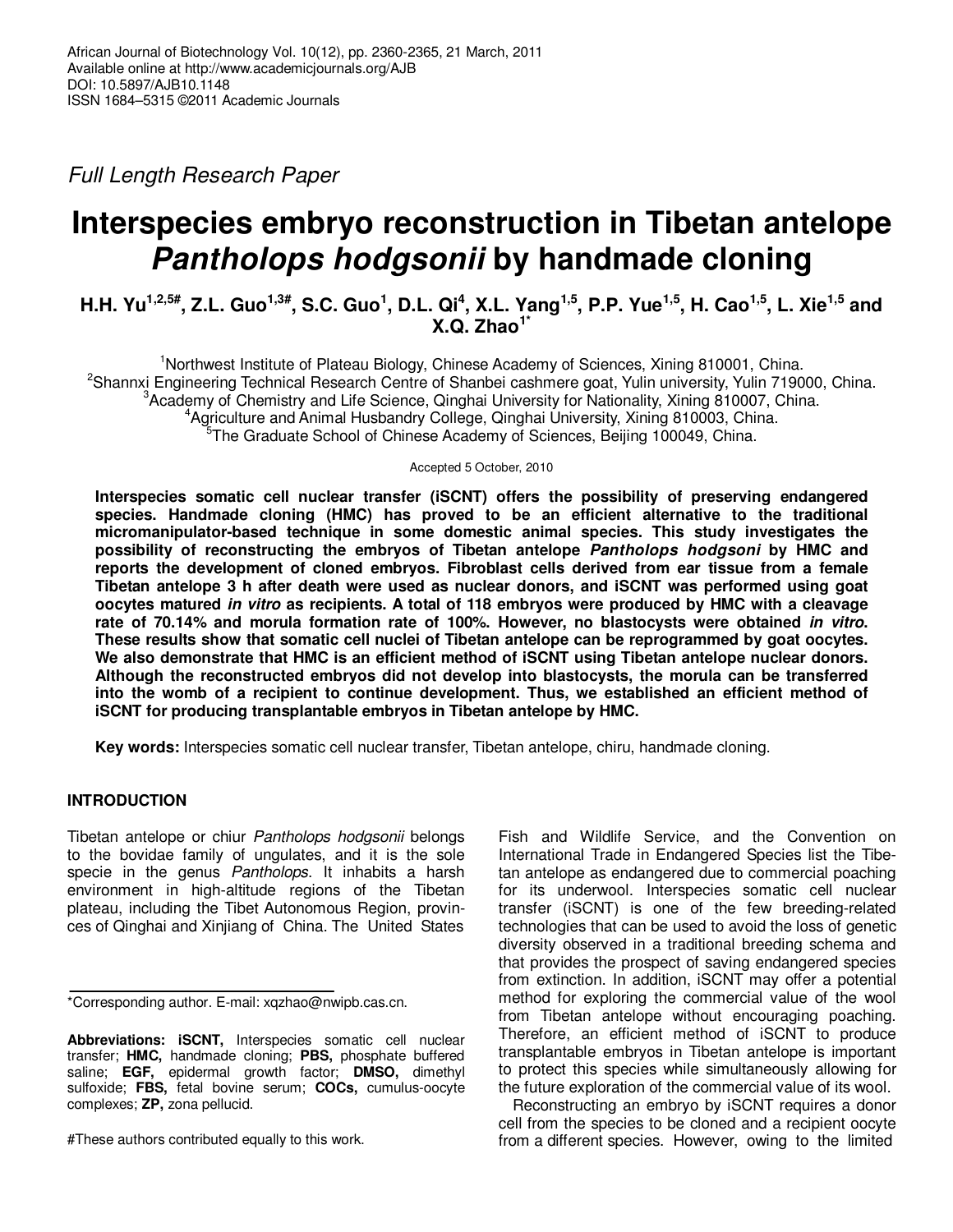availability of oocytes from wild animals, the cloning of endangered species requires the use of donor oocytes from a related domestic species. The embryos can then be transferred to the womb of the domestic species, where they develop. Some wild mammals have already been cloned using this method (Lanza et al., 2000; Loi et al., 2001; Gómez et al., 2004; Janssen et al., 2004; Kim et al., 2007; Gómez et al., 2008; Oh et al., 2008; Folch et al., 2009), demonstrating that iSCNT is a feasible techniques for increasing the populations of endangered animals. However, although reconstructed embryos often develop into morula and reach the blastocyst stage, embryonic development following iSCNT is slow compared to in vitro fertilization and intraspecies SCNT, a critical problem that restricts the efficient production of endangered animals using this technique, as has been demonstrated by a large number of studies on mammals and birds (Hammer et al., 2001; Kitiyanant et al., 2001; Chen et al., 2002; Li et al., 2002; Yang et al., 2003; Ikumi et al., 2004; Lu et al., 2005; Murakami et al., 2005; Wen et al., 2005; Sansinena et al., 2005; Oh et al., 2006; Li et al., 2006; Li et al., 2007a, b; Wang et al., 2007; Zhao et al., 2007; Ishiguro et al., 2008; Kang et al., 2008; Lee et al., 2009; Song et al., 2009; Tao et al., 2009). Therefore, it is important to find a way to make iSNCT more efficient.

Handmade cloning (HMC) is a simple, micromanipulation-free cloning technique that has been used to clone some livestock species (Vajta et al., 2004; Kragh et al., 2005; Du et al., 2007a, b; Shah et al., 2008; Shah et al., 2009). The main advantage of this approach is that micromanipulators are not needed for enucleation and fusion. Instead, nuclear transfer can be used to generate highly efficient enucleation, fusion, and activation (Vajta and Gjerris, 2006). However, this approach has never been applied to iSCNT. Therefore, the aim of the present study is to establish an efficient method of iSCNT using HMC to produce transplantable embryos in Tibetan antelope.

## **MATERIALS AND METHODS**

All of the chemicals used in the experiments were purchased from Sigma-Aldrich Company (St. Louis, MO) unless noted otherwise.

#### **Establishment of the donor cell line**

A sample of ear tissue (ca. 1 cm x 1 cm) was isolated from an adult female Tibetan antelope 3 h after death. Before excision, the ear was shaved and washed with soap, then rinsed with physiological saline to remove residual foam. Benzalkonium bromide was used to wash the ear carefully, and then the ear was washed repeatedly with  $Ca^{2+}$ - and Mg<sup>2+</sup>-free phosphate balanced salt solution (PBS). The sample was washed three times with Hepes-buffered TCM-199 medium supplemented with 20% bovine serum (T20; Gibco). Then the biopsy was stored in T20 and immediately transported to the laboratory, where it was washed three times in  $Ca^{2+}$ - and  $Mg^{2+}$ -free PBS supplemented with 500 IU/ml penicillin (Gibco) and 500  $\mu$ g/ml streptomycin (Gibco), and then minced carefully in Dulbecco's

modified Eagle medium/F12 (D-MEM/F12, Gibco). The minced tissues were cultured in D-MEM/F12 supplemented with 20% v/v fetal bovine serum (FBS), 1 mM glutamine, 100 IU/ml penicillin, 100 µg/ml streptomycin, and 40 ng/ml epidermal growth factor (EGF) at 37 °C in a humidified atmosphere of 5%  $CO<sub>2</sub>$  and 95% air. After 7 to 9 days of culture, the tissue explants were maintained in culture and a fibroblast cell monolayer was established (Figure 1). The cells were further maintained in culture, and then cyropreserved in 10% dimethyl sulfoxide (DMSO), 20% FBS and 70% D-MEM/F12, before being stored in liquid nitrogen. The cells from passage numbers two to six were used as nuclear donor cells for iSCNT. Prior to iSCNT, cells were thawed and cultured in 24-well dishes (Corning). Each well contained 1 ml D-MEM/F12 supplemented with 20% FBS, 1 mM glutamine, 100 IU/ml penicillin, 100 µg/ml streptomycin, 40 ng/ml EGF and the samples were incubated at 37°C in a humidified atmosphere of  $5\%$  CO<sub>2</sub> and  $95\%$  air. After 3 to 4 days, confluent cells were used as nuclear transfer donors. For nuclear transfer, the medium was removed from one well and cells were repeatedly washed with  $Ca^{2+}$ - and  $Mg^{2+}$ -free PBS and incubated at 37 °C for 5 min in 200 µl trypsin dissolved in PBS. Most of the trypsin solution was then carefully removed and cells were suspended in 1 ml T20 and stored for a maximum of 2 h at room temperature in 1.5 ml Eppendorf tubes.

#### **Preparation of recipient oocytes and iSCNT by HMC**

Ovaries were excised from a goat slaughtered at a local abattoir, and transported to the laboratory within 2 h in a vessel containing warm physiological saline. Oocytes were aspirated from antral follicles with a diameter of 2 to 6 mm using a 20 ml disposable syringe with an 18-gauge needle. Cumulus-oocyte complexes (COCs) were selected in DPBS (Gibco) supplemented with 3% FBS. The COCs were washed in T20 and then about 150 COCs were placed in a 35 mm culture dish (Corning) for 20 – 24 h in 2 ml bicarbonate buffered TCM-199 medium supplemented with 0.22 mg/ml sodium pyruate, 10 mM/ml hepes, 100 IU/ml penicillin, 100 µg/ml streptomycin, 10% FBS, 5 µg/ml follicle-stimulating hormone (Ningbo NO.2 Hormone Factory, China), 5 µg/ml luteinizing hormone (Ningbo), and 1 µg/ml estradiol at 38.5°C in a humidified mixture of 5%  $CO_2$ , 12.5%  $O_2$  and 82.5% N<sub>2</sub>. Then, 20 – 22 h after the start of maturation, COCs were placed into a 1.5 ml Eppendorf tube containing 1 mg/ml hyaluronidase dissolved in 0.5 ml T0 and cumulus cells were removed by pipettes with vortexing. Oocytes with visible degenerative changes or physical damage were discarded. The remaining oocytes were incubated for a further 40 min in 0.5 µg/ml demecolcine at 38.5°C to release nuclear material at the surface of the oocytes. The oocytes were incubated in 2 mg/ml protease dissolved in 500 µl T10 for 10 min at 38.5°C to remove the zona pellucida (ZP). ZP-free oocytes were arranged in a 35 mm culture dish in 2 ml T20 and bisection was performed manually under stereomicroscopic control with blades. After completing the bisection, all demi-oocytes were stained with 10 µg/ml fluorochrome Hoechst 33342 dissolved in TCM-199 for 5 min, washed three times in TCM-199, and then placed in 5 µl drops of TCM-199 in a 60 mm dish (Corning) and covered with mineral oil. Using an inverted microscope and UV light, the positions of demioocytes without chromatin staining were recorded. Then cytoplasts were collected under a stereomicroscope and transferred to 1 ml T20 for temporary storage.

For fusion, 30 µl drops of T20, phytohaemagglutinin (1 mg/ml) and fusion medium (0.3 M mannitol, 0.1 mM MgSO4, 0.05 mMCaCl<sub>2</sub>) were combined in a 60 mm dish (Conring) and covered with mineral oil. About 40 prepared cytoplasts were transferred to the first T20 drop and  $5 \mu l$  of the somatic cell suspension was sedimented to the second T20 drop. Then two cytoplasts were transferred to a phytohaemagglutinin drop for 3 s, and one cytoplast was quickly transferred to the second T20 drop in order to attach a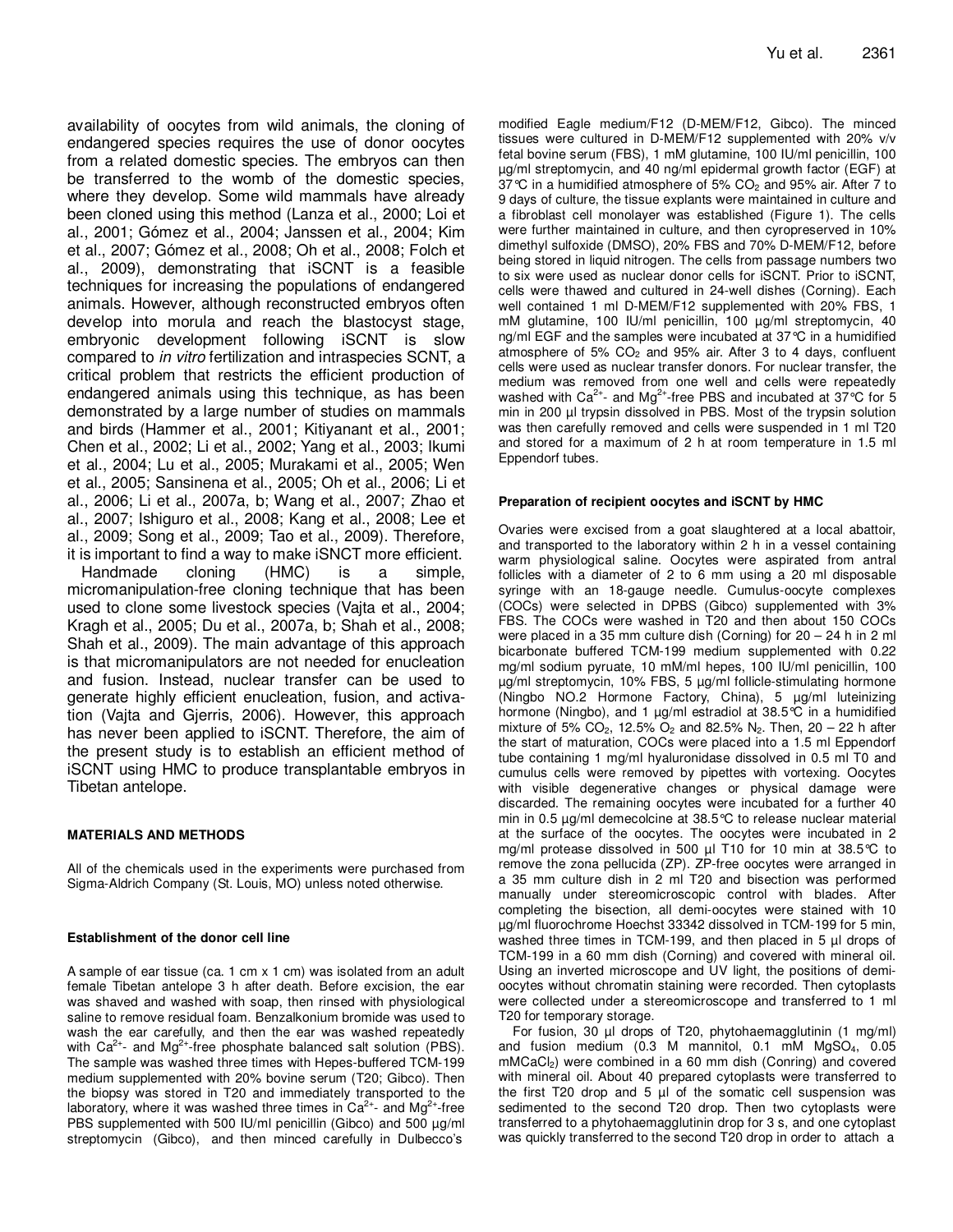

**Figure 1.** Monolayer of Tibetan antelope somatic cell.

single somatic cell. Following attachment, the cytoplast–somatic cell pair was again transferred to the phytohaemagglutinin drop. The cytoplast–somatic cell pair was conglutinated with another cytoplast in a phytohaemagglutinin drop, and this complex plus one somatic cell were transferred to a fusion drop, and then to a fusion chamber (BTX microslide 0.5 mm fusion champer). The chamber wires were covered with 2 ml fusion medium, and the complex was attached to one of the wires using an alternating current (ac) of 6 V (BTX, ECM 2001, Electro Cell Manipulator). Fusion was performed with a double direct current (dc) pulse of 70 V, each pulse for 20 µs. The complex was then carefully removed and transferred to a 35 mm dish containing 2 ml T20 and then incubated for  $15 - 30$  min to determine whether fusion had occurred. Fused reconstructed embryos were then transferred to a 35 mm dish containing 2 ml TCM-199 supplemented with 6.294 mg/ml sodium chloride, 0.534 mg/ml potassium chloride, 0.162 mg/ml dipotassium phosphate, 0.251 mg/ml calcium chloride dehydrate, 0.47µl/ml sodium lactate, 0.1 mg/ml magnesium chloride hexahydrate, 2.106 mg/ml sodium bicarbonate, 0.033 mg/ml sodium pyruvate, 0.146 mg/ml Lglutamine, 2% v/v essential amino acids, 1% v/v nonessential amino acids, 8 mg/ml bovine serum albumin, 100 IU/ml gentamycin and 0.01 mg/ml phenol-red (Sof) and incubated at 38.5°C in a humidified mixture of 5%  $CO<sub>2</sub>$ , 12.5%  $O<sub>2</sub>$ , and 82.5%  $N<sub>2</sub>$  for 2 to 3 h. Activation was initiated 3 h after fusion. Reconstructed embryos were first incubated in 1 ml TCM-199 containing 5 µM Ca ionophore A23187 for 5 min at 38.5°C. After two subsequent washings in T20, reconstructed embryos were incubated individually (to prevent them from adhering to each other) in 5 µl drops of culture medium containing 2 mM 6-dimmethylaminopurine (6-DMAP), covered in mineral oil and incubated in 5%  $CO<sub>2</sub>$ , 12.5%  $O<sub>2</sub>$  and 82.5% N2 at 38.5°C for 5 h. Embryos were then washed twice in culture medium, separated into individual four-well dishes (Nunclone) (Vajta et al., 2000), and cultured in 500 µl medium covered with mineral oil at 38.5 °C in 5% CO<sub>2</sub>, 12.5% O<sub>2</sub> and 82.5% N<sub>2</sub>. Two days after reconstruction, the cleavage rate was recorded; four days after reconstruction, the morula rate was recorded; and eight days after

reconstruction, the blastocyst rate was determined under a stereomicroscope.

# **RESULTS AND DISCUSSION**

The use of the iSCNT technique for cloning has great potential as a tool for the conservation of endangered mammal species, as demonstrated by the successful cloning of gaur (Lanza et al., 2000), mouflon (Loi et al., 2001), banteng (Sansinena et al., 2005), female gray wolf (Kim et al., 2007) and male gray wolf (Oh et al., 2008). In the present study, the donor fibroblast cell line was established from ear skin tissue of a female Tibetan antelope 3 h after death, and morulas were produced from embryos reconstructed by HMC using the antelope's somatic cells and domestic goat oocytes (Figure 2). Loi et al. (2001) generated live mouflon offspring by nuclear transfer of granulosa cells removed from the ovaries of a dead adult female 18 to 24 h postmortem. Oh et al. (2008) produced male gray wolves by nuclear transfer of skin fibroblasts obtained from a 3 year-old male gray wolf 6 h after death. Li and Mombaerts (2007) revealed that chromosome stability and genetic integrity can be maintained in mouse cells even after they are frozen without cryoprotection and that nuclear transfer can be used to rescue the genome of these cells. Thus, we suggest that if cells with intact chromosomes isolated from a dead mammal can be maintained in a stable state, it would be possible to genetically restore that mammal via iSCNT.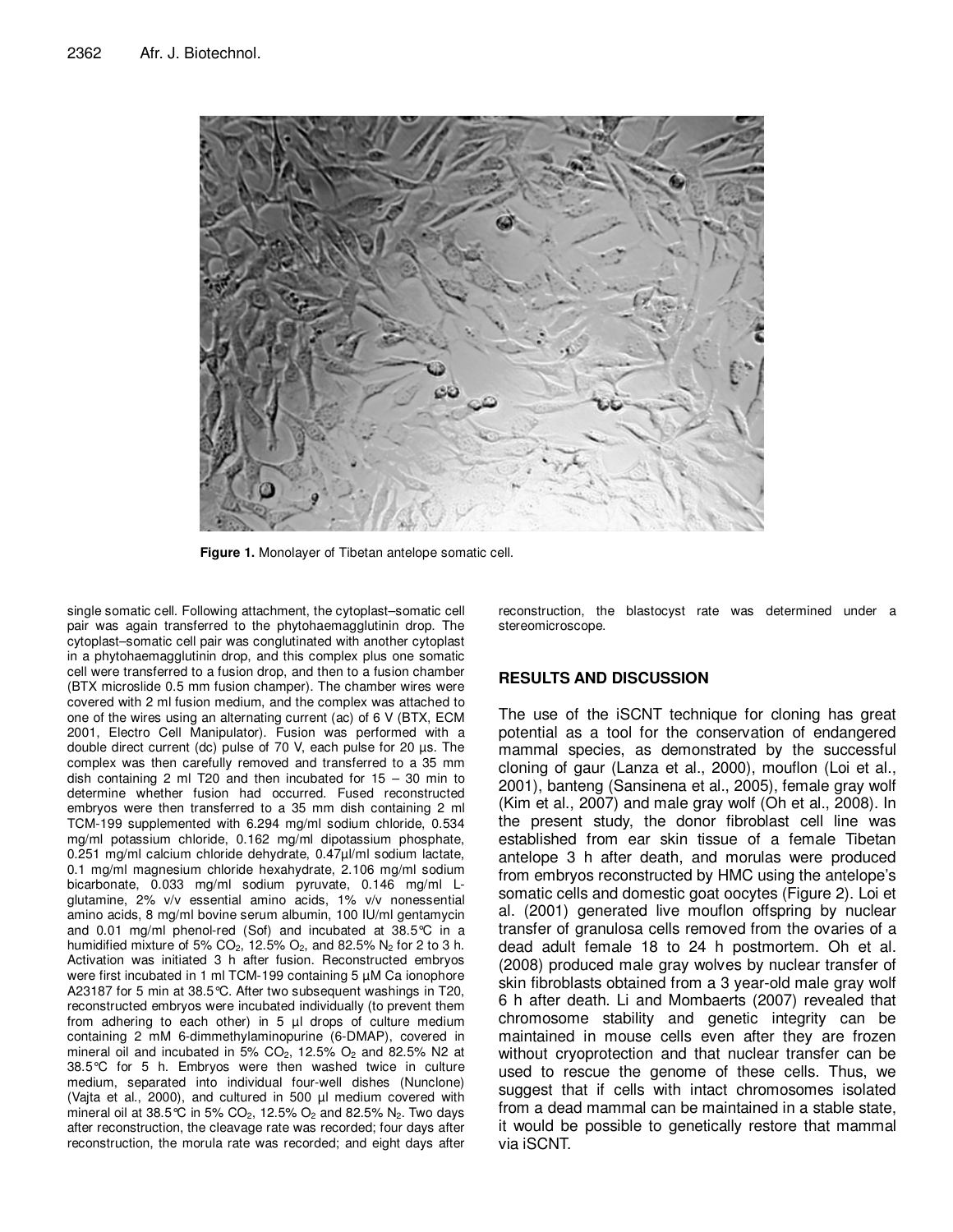

**Figure 2.** Reconstructed Tibetan antelope-goat morula.

Interspecies SCNT involves recipient oocytes from a different species or a different genus. Viable mammal offspring have never been produced by intergeneric SCNT, although pregnancies have been established (Dominko et al., 1999; Chen et al., 2002; Yin et al., 2006). In the present study, we cloned embryos using Tibetan antelope somatic cells and goat oocytes, which are from different genera. A total of 118 embryos were reconstructed successfully by HMC. Surprisingly, the cleavage rate of cloned embryos was 70.14% and the rate of morula formation from cleaved embryos was 100% while the blastocyst rate was 0%. Our data indicated that the somatic cells from the Tibetan antelope can be reprogrammed by the oocytes of a different genus, namely goat. Although the reconstructed embryos did not develop into blastocysts, the morula can be transferred into the womb of a recipient female. Thus, we established a method of iSCNT to produce transplantable mammal embryos more efficiently compared to previous intergeneric SCNT methods.

Zhao et al. (2007) first conducted iSCNT of Tibetan antelope embryos reconstructed using goat oocytes as a recipient and reported that 66.4% of cloned embryos underwent cleavage, 25.6% developed to the morula stage and 4% reached the blastocyst stage. The factors that influence the success of iSCNT are complex, but in general include technical factors as well as biological factors such as species-specific differences, the characteristics of karyoplasts, and interactions among cytoplasts. The fibroblast cells used for donor cells by Zhao et al. (2007) were derived from a 10-month-old

female Tibetan antelope, whereas those used in the present study were from a dead adult female. This may partially explain the differences between our results and those of Zhao et al. In addition, we used HMC to perform iSCNT while Zhao et al. used a micromanipulator. HMC differs from the micromanipulator-based technique in many ways including the procedure of enucleation, the method of fusion, and the use of ZP-free cloned embryos. All of these factors could also help explain the different results obtained in our study. However, based on the morula rates obtained in our study, HMC is a more efficient method than the manipulator-based technique for the antelope–goat model studied herein. However, our embryos reconstructed by HMC did not develop to the blastocyst stage in vitro. Therefore, the procedures of HMC and culture conditions of reconstructed embryos must be optimized in future studies.

## **Conclusion**

Goat oocytes are excellent recipients for reprogramming donor cells from Tibetan antelope and HMC is an efficient method for producing transferable Tibetan antelope–goat reconstructed embryos.

## **ACKNOWLEDGEMENTS**

This study was supported by the grants of key science and technology of Qinghai province (2006-N-152) and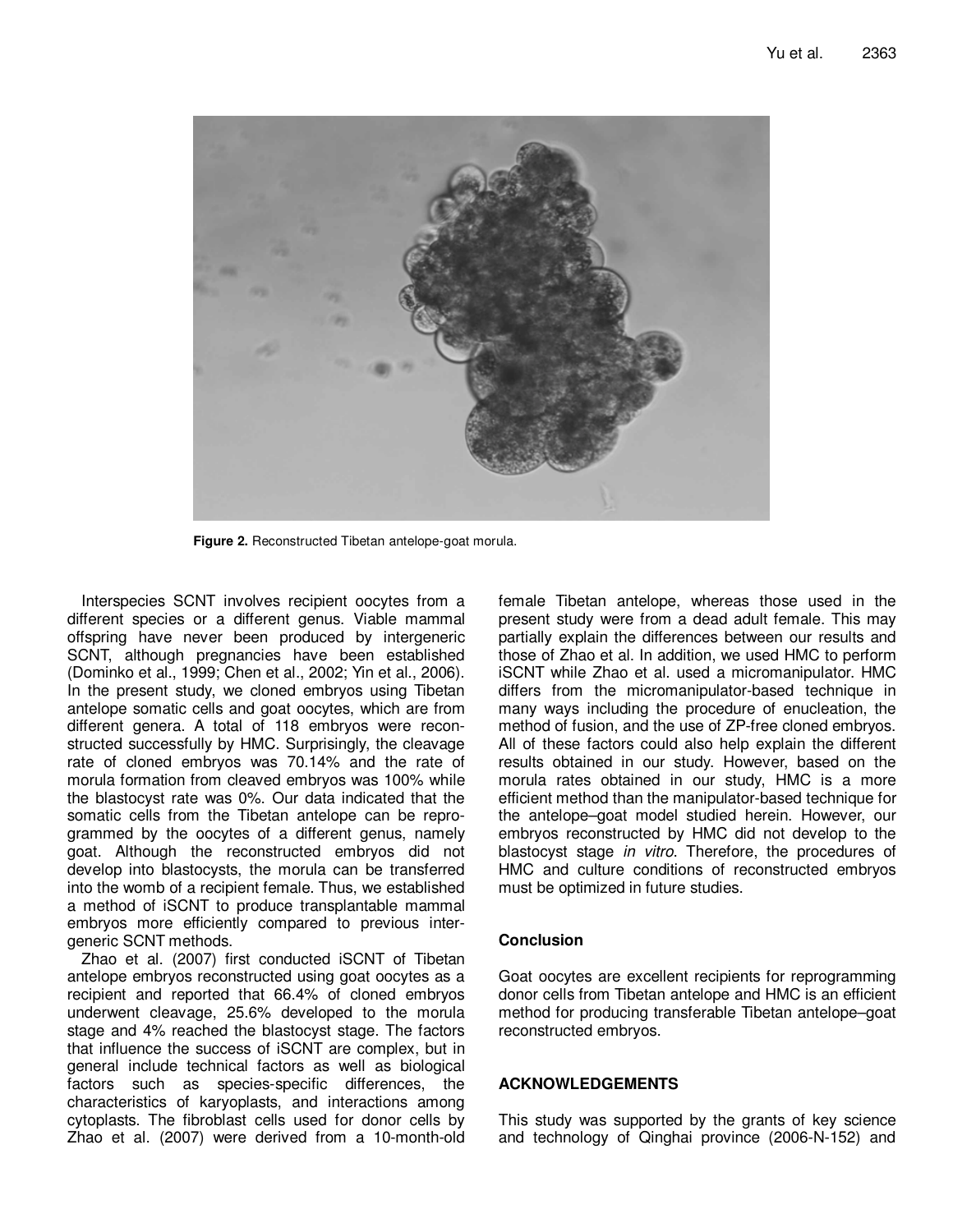platform construction for Tibetan sheep genetic improvement (KSCX2-YW-Z-0951).

#### **REFERENCES**

- Chen D, Wen D, Zhang Y, Sun Q, Han Z, Liu Z, Shi P, Li J, Xiangyu J, Lian L, Kou Z, Wu Y, Chen Y, Wang P, Zhang H (2002). Interspecies implantation and mitochondria fate of panda-rabbit cloned embryos. Biol. Reprod. 67: 637-642.
- Dominko T, Ramalho-Santos J, Chan A, Moreno R, Luetjens C, Simerly C, Hewitson L, Takahashi D, Martinovich C, White J (1999). Optimization strategies for production of mammalian embryos by nuclear transfer. Cloning, 1: 143-152.
- Du Y, Kragh PM, Zhang Y, Li J, Schmidt M, Bogh IB, Zhang X, Purup S, Jorgensen AL, Pedersen AM, Villemoes K, Yang H, Bolund L, Vajta G (2007a). Piglets born from handmade cloning, an innovative cloning method without micromanipulation. Theirogenology, 68: 1104-1110.
- Du Y, Zhang Y, Li J, Kragh PM, Kuwayama M, Ieda S, Zhang X, Schmidt M, Bogh IB, Purup S, Pedersen AM, Villemoes K, Yang,H, Bolund L, Vajta G (2007b). Simplified cryopreservationon of porcine cloned blastocysts. Cryobiology, 54: 181-187.
- Folch J, Cocero MJ, Chesne P, Alabart JL, Dominguez V, Cognie Y, Roche A, Fernandez-Arias Marti JI, Sanchez P, Echegoyen E, Beckers JF, Bonastre AS, Vignon X (2009). First birth of an animal from an extinct subspecies (Capra pyrenaica pyrenaica) by cloning. Theriogenology, 71: 1026-1034.
- Gómez M, Pope C, Giraldo A, Lyons L, Harris R, King A, Cole A, Godke R, Dresser B (2004). Birth of African Wildcat cloned kittens born from domestic cats. Cloning. Stem Cells, 6: 247-258.
- Gómez M, Pope C, Kutner R, Ricks D, Lyons L, Ruhe M, Dumas C, Lyons J, López M, Dresser B (2008). Nuclear transfer of sand cat cells into enucleated domestic cat oocytes is affected by cryopreservation of donor cells. Cloning. Stem Cell, 10: 469-484.
- Hammer CJ, Tyler HD, Loskutoff NM, Armstrong DL, Funk DJ, Lindsey BR, Simmons LG (2001). Compromised development of calves (Bos gaurus) derived from in vitro-generated embryos and transferred interspecifically into domestic cattle (Bos taurus). Theriogenology, 55: 1447-1455.
- Ikumi S, Sawai K, Takeuchi Y, Iwayama H, Ishikawa H, Ohsumi S, Fukui Y (2004). Interspecies somatic cell nuclear transfer for in vitro production of Antarctic minke whale (Balaenoptera bonaerensis) embryos. Cloning. Stem Cells, 6: 284-293.
- Ishiguro S, Kanai Y, Tajima A (2008). Production of inter-genus somatic nuclear transferred gonadal germ cells (snt-GGCs) in avian species. J. Poult. Sci. 45: 143-146.
- Janssen D, Edwards M, Koster J, Lanza R, Ryder O (2004). Postnatal management of cheyptorchid banteng calves cloned by nuclear transfer utilizing forzen fibroblast cultures and enucleated cow ova. Reprod. Fertil. Dev. 16: 224-224.
- Kang SJ, Choi JW, Kim SY, Park KJ, Kim TM, Lee YM, Kim H, Lim JM, Han JY (2008). Reproduction of Wild Birds via Interspecies Germ Cell Transplantation. Biol. Reprod. 79: 931-937.
- Kim M, Jang G, Oh H, Yuda F, Kim H, Hwang W, Hossein M, Kim J, Shin N, Kang S (2007). Endangered wolves cloned from adult somatic cells. Cloning Stem Cells, 9: 130-137.
- Kitiyanant Y, Saikhun J, Chaisalee B, White KL, Pavasuthipaisit K (2001). Somatic cell cloning in Buffalo (Bubalus bubalis): effects of interspecies cytoplasmic recipients and activation procedures. Cloning Stem Cells, 3: 97-104.
- Kragh PM, Du Y, Corydon TJ, Purup S, Bolund L, Vajta G (2005). Efficient in vitro production of porcine blastocysts by handmade cloning with a combined electrical and chemical activation. Theriogenology, 64: 1536-1545.
- Lanza RP, Cibelli JB, Diaz F, Moraes CT, Farin PW, Farin CE, Hammer CJ, West MD, Damiani P (2000). Cloning of an endangered species (Bos gaurus) using interspecies nuclear transfer. Cloning, 2: 79-90.
- Lee E, Bhuiyan MMU, Watanabe H, Matsuoka K, Fujise Y, Ishikawa H, Fukui Y (2009). Production of cloned sei whale (Balaenoptera borealis) embryos by interspecies somatic cell nuclear transfer using

enucleated pig oocytes. J. Vet. Sci. 10: 285-292.

- Li J, Mombaerts P (2007). Nuclear transfer and embryonic stem cell techniques can rescue genome of mouse cells frozen without cryoprotector, in: 40th 280 Annual Meeting Society for the study of Reproduction, p. 144.
- Li JS, Chen DY, Han ZM, Zhu ZY, Wen DC, Sun QY, Liu ZH, Wang MK, Lian L, Du J, Wang PY, Zhang HM (2002). Serial nuclear transfer improves the development of interspecies reconstructed giant panda (Aluropoda melanoleuca) embryos. Chin. Sci. Bull. 47: 467-469.
- Li Y, Dai Y, Du W, Zhao C, Wang H, Wang L, Li R, Liu Y, Wan R, Li N (2006). Cloned endangered species takin (Budorcas taxicolor) by inter-species nuclear transfer and comparison of the blastocyst development with yak (Bos grunniens) and bovine. Mol. Reprod. Dev. 73: 189-195.
- Li Y, Li S, Dai Y, Du W, Zhao C, Wang L, Wang H, Li R, Liu Y, Wan R, Li N (2007a). Nuclear reprogramming in embryos generated by the transfer 289 of yak (Bos grunniens) nuclei into bovine oocytes and comparison with bovine-bovine SCNT and bovine IVF embryos. Theriogenology, 67: 1331-1338.
- Li YX, Dai YP, Du WH, Zhao CJ, Wang LL, Wang HP, Lin Y, Li R, Li N (2007b). In Vitro development of yak (Bos grunniens) embryos generated by interspecies nuclear transfer. Anim. Reprod. Sci. 101: 45-59.
- Loi P, Ptak G, Barboni B, Fulka J, Cappai P, Clinton M (2001). Genetic rescue of an endangered mammal by cross-species nuclear transfer using post-mortem somatic cells. Nat. Biotechnol. 19: 962-964.
- Lu FH, Shi DS, Wei JW, Yang SF, Wei YM (2005). Development of embryos reconstructed by interspecies nuclear transfer of adult fibroblasts between buffalo (Bubalus bubalis) and cattle (Bosindicus). Theriogenology, 64: 1309-1319.
- Murakami M, Otoi T, Wongsrikeao P, Agung B, Sambuu R, Suzuki T (2005). Development of interspecies cloned embryos in yak and dog. Cloning. Stem. Cells, 7: 77-81.
- Oh BC, Kim JT, Shin NS, Kwon SW, Kang SK, Lee BC, Hwang WS (2006). Production of blastocysts after intergeneric nuclear transfer of goral (Naemorhedus goral) somatic cells into bovine oocytes. J. Vet. Med. Sci. 68: 1167-1171.
- Oh HJ, Kim MK, Jang G, Kim HJ, Hong SG, Park JE, Park K, Park C, Sohn SH, Kim DY, Shin NS, Lee BC (2008). Cloning endangered gray wolves (Canis lupus) from somatic cells collected postmortem. Theriogenology, 70: 638-647.
- Sansinena M, Hylan D, Hebert K, Denniston R, Godke R (2005). Banteng (Bos javanicus) embryos and pregnancies produced by interspecies nuclear transfer. Theriogenology, 63: 1081-1091.
- Shah RA, George A, Singh MK, Kumar D, Anand T, Chauhan MS, Manik RS, Palta P, Singla SK (2009). Pregnancies established from handmade cloned blastocysts reconstructed using skin fibroblasts in buffalo (Bubalus bubalis). Theriogenology, 71: 1215-1219.
- Shah RA, George A, Singh MK, Kumar D, Chauhan MS, Manik R, Palta P, Singla SK (2008). Hand-Made Cloned Buffalo (Bubalus bubalis) Embryos: Comparison of Different Media and bCulture Systems. Cloning Stem Cells, 10: 435-442.
- Song BS, Lee SH, Kim SU, Kim JS, Park JS, Kim CH, Chang KT, Han YM, Lee KK, Lee DS, Koo DB (2009). Nucleologenesis and embryonic genome activation are defective in interspecies cloned embryos between bovine ooplasm and rhesus monkey somatic cells. BMC. Dev. Biol. 9: p. 44.
- Tao Y, Liu JM, Zhang YH, Zhang ML, Fang JS, Han W, Zhang ZZ, Liu Y, Ding JP, Zhang XR (2009). Fibroblast cell line establishment, cryopreservation and interspecies embryos reconstruction in red panda (Ailurus fulgens). Zygote, 17: 117-124.
- Vajta G, Bartels P, Joubert J, De La Rey M, Treadwell R, Callesen H (2004). Production of a healthy calf by somatic cell nuclear transfer without micromanipulators and carbon dioxide incubators using the Handmade Cloning (HMC) and the Submarine Incubation System (SIS). Theriogenology, 62: 1465-1472.
- Vajta G, Gjerris M (2006). Science and technology of farm animal cloning: State of the art. Anim. Reprod. Sci. 92: 211-230.
- Vajta G, Peura T, Holm P, Paldi A, Greve T, Trounson A, Callesen H (2000). New method for culture of zona-included or zona-free embryos: The Well of the Well (WOW) system. Mol. Reprod. Dev. 55: 256-264.